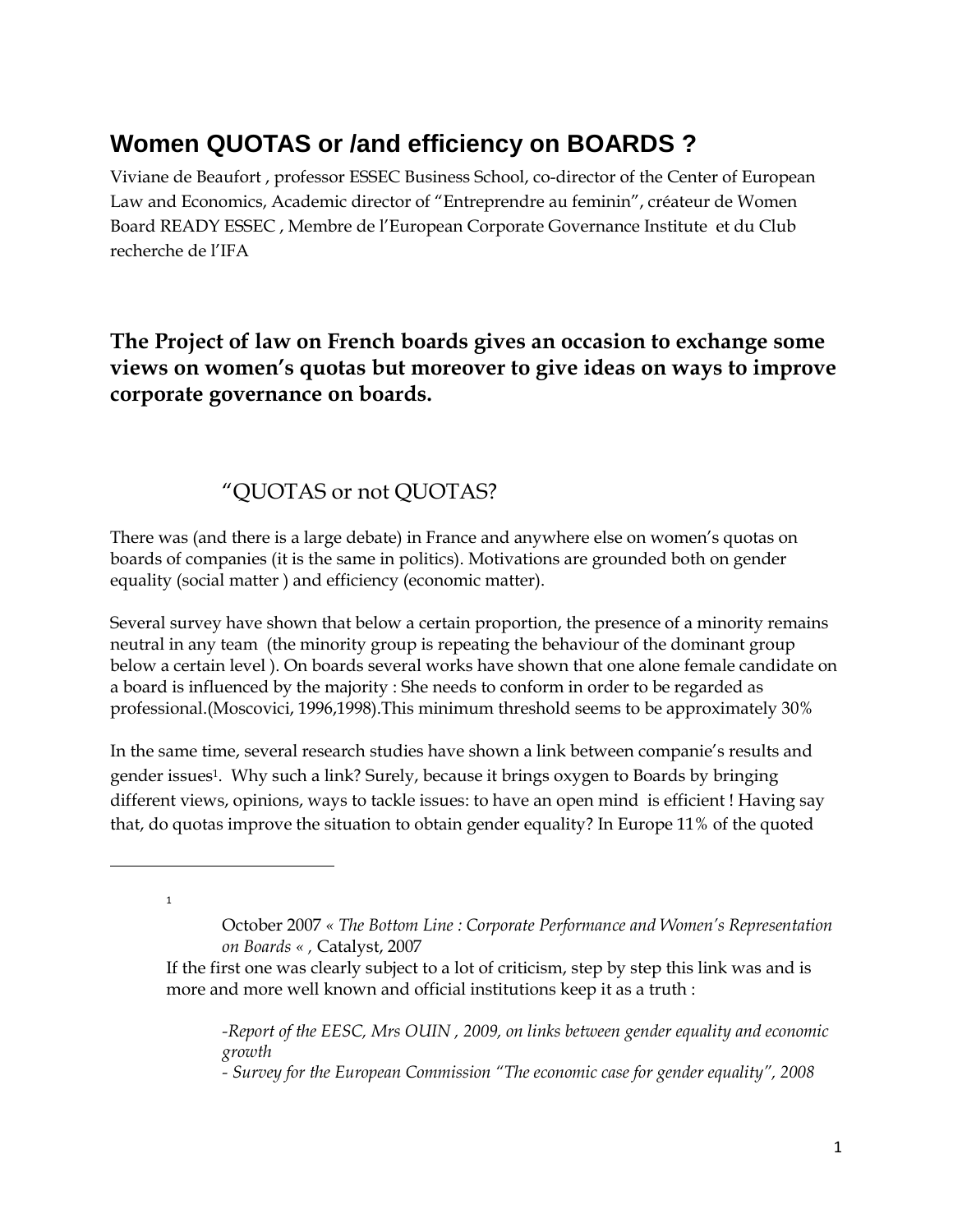companies are female administrators!Countries such as Norway have "demonstrated that a significant step-change in women's representation could be done with quotas (law of 2003).Several projects are in the air in Spain, Canada, Sweden, Finland, GB2…

The French project of law

At this point in France, and due to the recent modification of the Constitution (article 1), the heart of the debate is rather more how to do something than why. How to improve gender issues on boards but also, how to improve efficiency of companies including gender issues as a tool? The project of law has a global objective: to avoid nepotism on boards and on women topic to avoid "tokenism." It is a matter of fact that the previous text failed to obtain sufficient improvements on limiting the number of mandates and making sure that the board includes a critical mass of women directors. Recommendation are not enough. The French project reduces from 5 to 3 mandates, this time including mandates of subsidiaries, therefore gives a real chance to bring oxygen to boards.

Context France –Project of law

 $\overline{a}$ 

53rd on the topic "gender issues and economic opportunities" in the comparison made by *Global Gender Gap Index 2008 and Global Competitiveness Report 2008 – 2009, The World Business Forum* (Norway 6,USA 12,Denmark 28,Slovenia 31,Bulgaria 35,GB 42,Germany 45,Hungary 50, Poland 73,Italy 85…)

Therefore a legal requirement should be made : a progressive quota of 20% for the first 3 years to finally obtain a level of 40% in 6 years seems reasonable.

> <sup>2</sup> *SPAIN Ley Orgánica 3/2007, de 22 de marzo para la igualdad efectiva de mujeres y hombres*

*- For 2015, a threshold of 40 %* 

*- Public procurements will encourage companies having a gender equality policy (Article 33 et 34)*

*- An equity label (Article 50)*

*FINLAND - Finnish Corporate Governance Code 2008 'Recommendation 9 – composition and competence of the directors*

*- (...) Both genders shall be represented on the board.*

*- (...) One element of a diverse composition of the board is to have both genders represented on the board.* 

*- Applicable* from the first annual general meeting held after 1 January 2010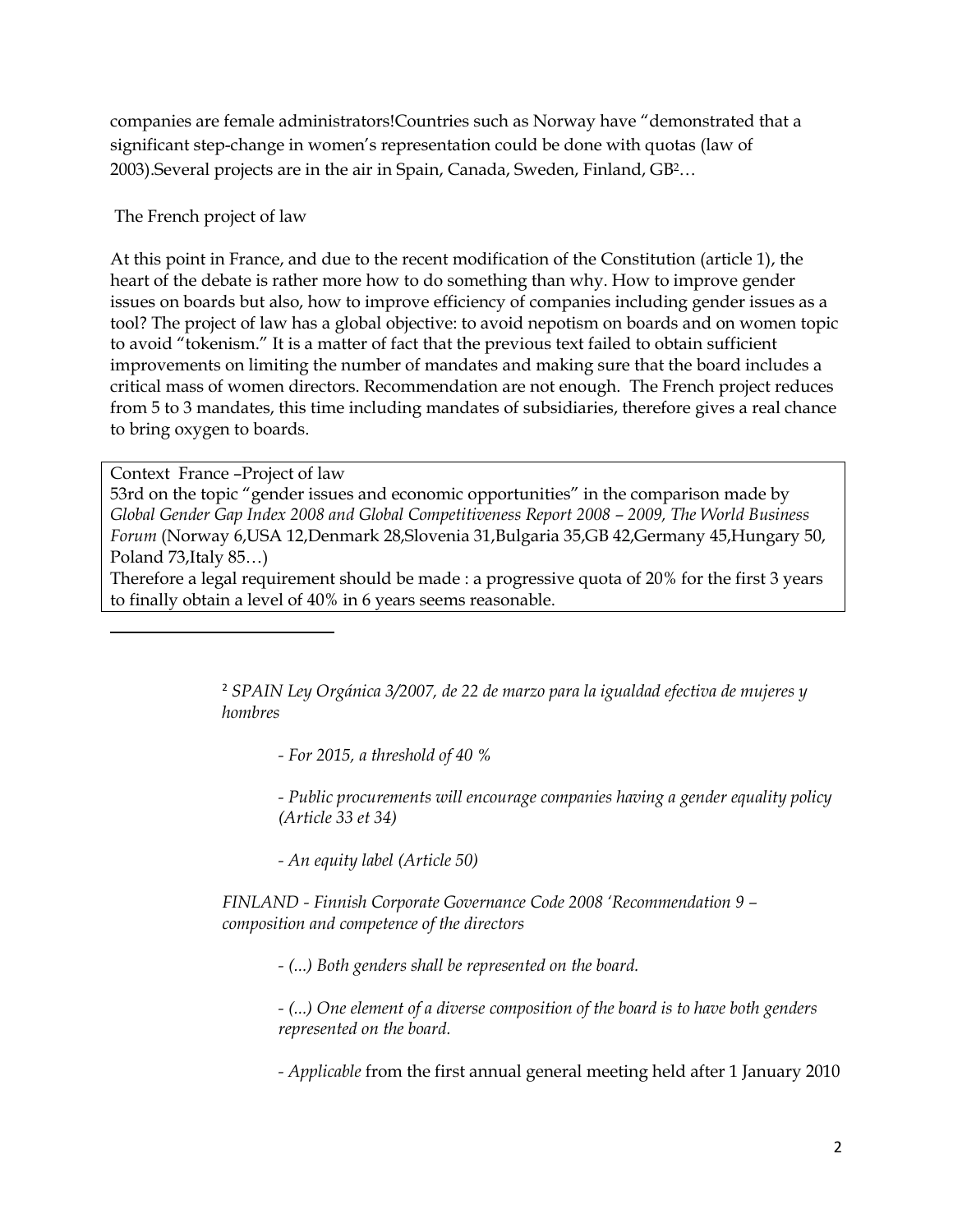To meet the quota of 40% we need about 1 000 women in listed companies. The possible sanctions if a company do not met these legal requirements? Decisions will be null and nominations of administrators cancelled. The Scope of the law is : any company SA, SAS with more than 250 employees

## How to bring more professionalism on boards?

#### *RECRUITMENT :*

To recruit the right people and especially women?

- o Evaluation of competencies as a whole: The board must be able to do an evaluation on performances as well as competencies both on a collective and individual process.
- o Companies must have a job description with precise criteria: international experience, integrity, the ability to work in a team, knowledge of the sector…
- o Comparisons between candidates must be made according to objective criteria
- o We need to find different profiles , to open the door out of our well established networks

#### *.Training:*

- o The company must give sufficient training and to provide sufficient information to independent administrators to give them a real possibility to form their opinion
- o Administrators have the DUTY-to formulate their opinion therefore the process is not supposed to remain a top down process of decision as it is very often.